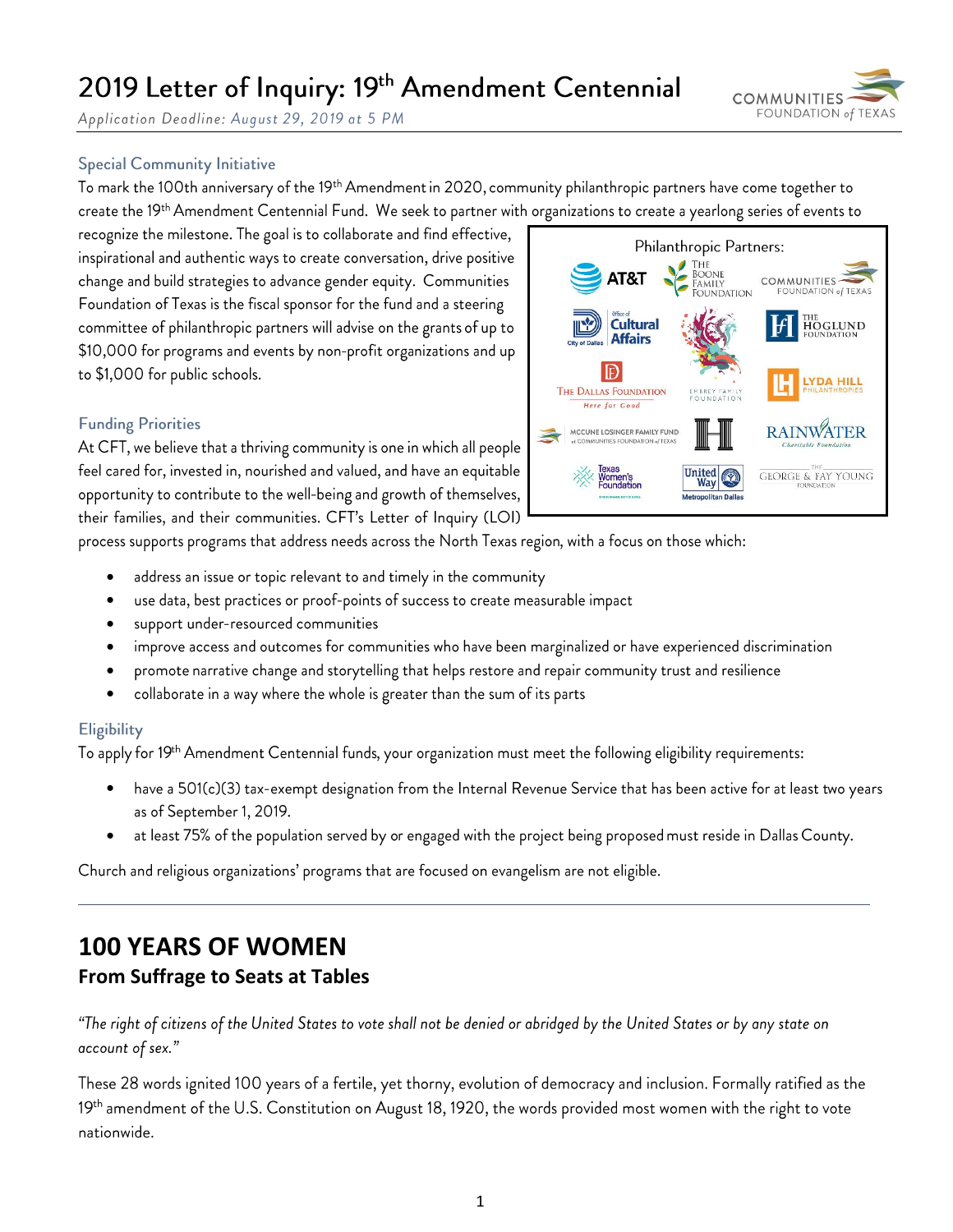# 2019 Letter of Inquiry: 19<sup>th</sup> Amendment Centennial



*Application Deadline: August 29, 2019 at 5 PM*

Texas was the ninth of 36 states to ratify the amendment after more than 50 years of contentious debate. Before then, the predominantly Democratic one-party state legalized voting for women, but only in primary elections. Full legalized suffrage for Texas women would not come until June 28, 1919, a few weeks after Congress called for states to agree to the amendment. Even then, voting rights in Texas remained elusive for black women and women of other ethnicities – then called "language minorities." Racism in the form of white primary election laws and poll taxes continued to keep the state's non-white women from voting. Voting rights for all would not inch toward reality until the passages of the Civil Rights Act of 1964, the Voting Rights Act of 1965 and the extension of the latter in 1975.

To mark the 100<sup>th</sup> anniversary in of women gaining the right to vote in 2020, we seek to partner with organizations to create a yearlong series of events to recognize the milestone. The goal is to collaborate and find effective, inspirational and authentic ways to create conversation, drive positive change and build strategies to advance gender equity.

Here are topic areas organizations can consider for grants up to \$10,000 for programs and events by non-profit organizations and \$1,000 for public schools that will be completed by August 30, 2020:

- 1. Celebrate: Remember, honor and applaud those who have moved women from suffrage to seats at many tables and continue to work to improve the position of women in society.
- 2. Educate: Tell the story behind the creation and significance of the 19<sup>th</sup> amendment, including who was involved, what sacrifices were made for it to happen and the women of color who were marginalized to advance the movement.
- 3. Activate: Make the call for people to participate in democracy and provide data, information and solutions for ways to increase Texas' ranking as 49<sup>th</sup> among the states when it comes to women's political participation.

We encourage programs and events that provide a publicly accessible component of the project's work such that it can be explored and enjoyed by individuals from diverse cultures, ages and economic means. This can include, but is not limited to, exhibitions, screening, panel discussions, participatory classes and seminars, etc. anything which aims to educate and inspire these audiences across Dallas.

Applications related to Community Services (Social Services, Veterans and Youth), Environment, Health and Racial Equity will be accepted in the Fall Letter of Inquiry due on August 29, 2019. The Fall Letter of Inquiry application will be posted online by May 2019.

#### Application Process

Visit cftexas.org/apply-for-a-grant to download the application. Please email your completed Letter of Inquiry (LOI) to g<u>rants@cftexas.org</u> by 5 PM on August 29, 2019. If it is helpful, you may mail (or drop) the LOI to CFT Offices at 5500 Caruth Haven Lane, Dallas, TX 75225. All applications must be received by 5pm on August 29, 2019. Applications received after the deadline will not be considered. Applications submitted by facsimile will not be accepted.

LOIs are initially reviewed by a staff subcommittee. Final decisions will be made by the 19<sup>th</sup> Amendment Centennial Funding Committee. Applicants will be notified if more information is needed regarding the funding request. All agencies will be notified regarding funding decisions by November 2019. If you have questions about the LOI application process, please contact grants@cftexas.org or 214-750-4229.

Please complete the following two-page LOI. Please do not use a font smaller than size 10 to fill in the form. No additional attachments or narrative is necessary.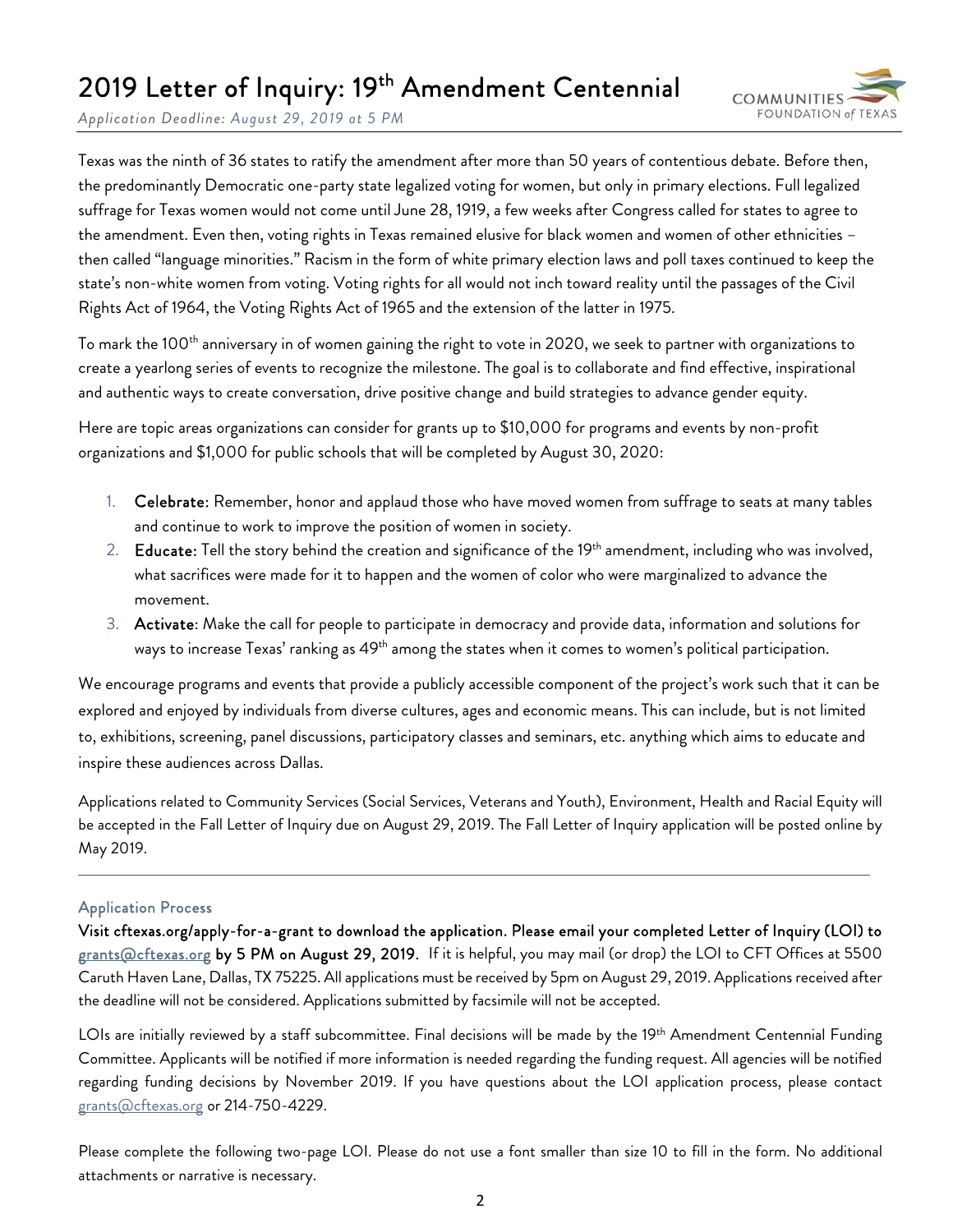## 2019 Letter of Inquiry: 19<sup>th</sup> Amendment Centennial



*Application Deadline: August 29, 2019 at 5 PM*

| <b>Organization Name:</b>                                                                                                                                                                                                                                                                                       | EIN:                                                                                                                                    |  |
|-----------------------------------------------------------------------------------------------------------------------------------------------------------------------------------------------------------------------------------------------------------------------------------------------------------------|-----------------------------------------------------------------------------------------------------------------------------------------|--|
| <b>Contact Name:</b>                                                                                                                                                                                                                                                                                            | <b>Contact Title:</b>                                                                                                                   |  |
| <b>Contact Phone:</b>                                                                                                                                                                                                                                                                                           | <b>Contact Email:</b>                                                                                                                   |  |
| <b>Mailing Address:</b>                                                                                                                                                                                                                                                                                         |                                                                                                                                         |  |
| What category does your LOI fall into: Arts & Culture   Education   Civic Engagement                                                                                                                                                                                                                            | Other                                                                                                                                   |  |
| Organization Mission Statement and Summary: Please provide the mission statement and a brief, high level overview of your<br>organization's work. 150-word limit                                                                                                                                                |                                                                                                                                         |  |
| Community Served: Please describe as data is available:<br>How many people are served by your organization each year? _<br>1.<br>Where do clients reside (ex. zip code, neighborhood or community name)?<br>2.<br>What are demographics of the community being served (ex. age, income range, ethnicity)?<br>3. |                                                                                                                                         |  |
|                                                                                                                                                                                                                                                                                                                 |                                                                                                                                         |  |
| Project Description: Please describe the project to be considered for a grant. Please 1. explain the core components of the project; 2.<br>partner organizations involved, if any, and 3. a projected timeline of the project. 300-word limit                                                                   |                                                                                                                                         |  |
|                                                                                                                                                                                                                                                                                                                 | Challenges: Other than funding, what are your organization's challenges and what resources will be used to address them? 200-word limit |  |
|                                                                                                                                                                                                                                                                                                                 |                                                                                                                                         |  |